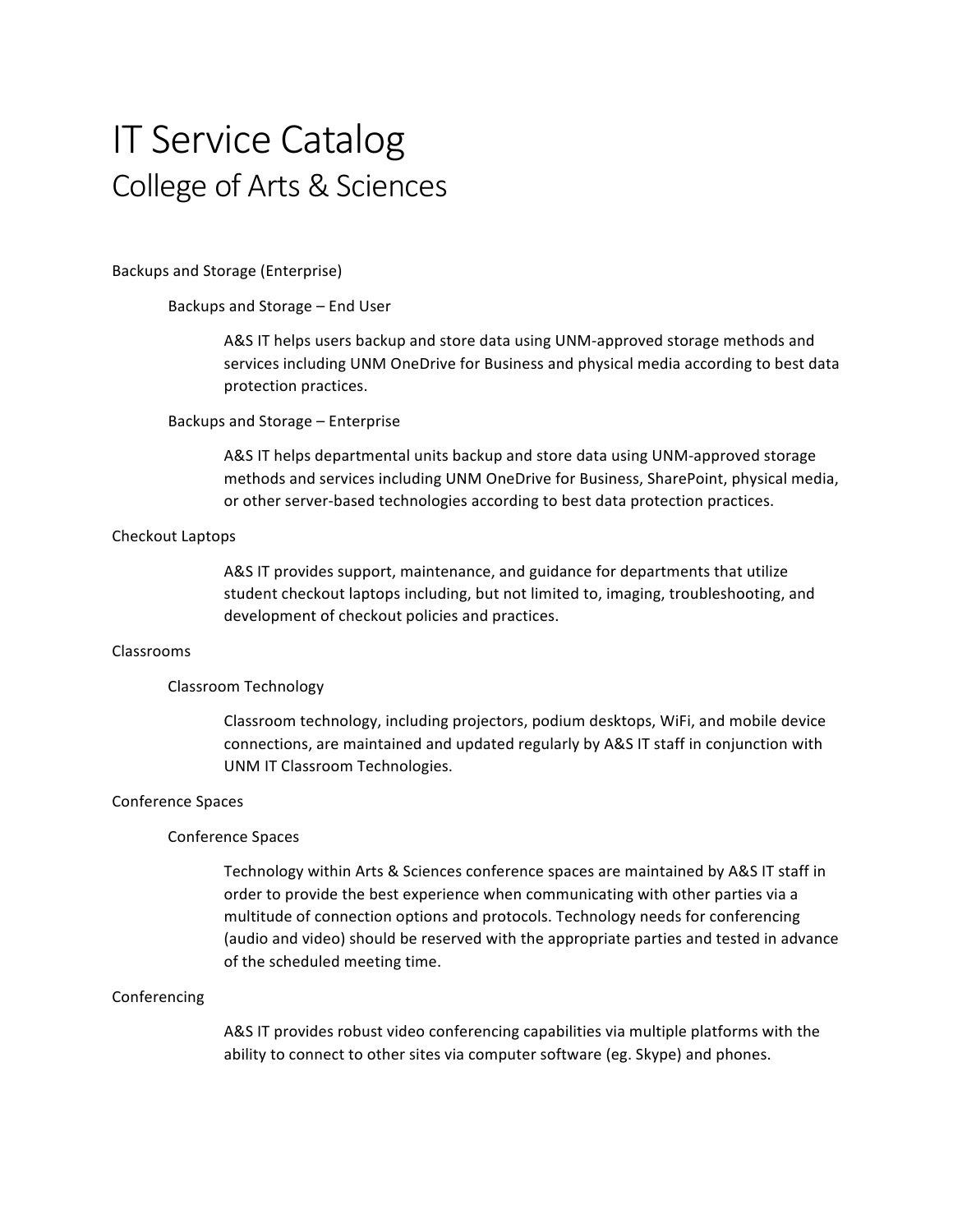# Consultation

A&S IT provides general consultative services to the entire Arts & Sciences community on a wide range of IT topics including device purchases and configurations, instructional and research technologies, and future industry trends. Please contact A&S IT to arrange an appointment to discuss solutions.

## Grant IT Consulting

A&S IT provides consulting for grant-based areas. Please see "Research Support" for further information.

# Database Applications

# UNM Enterprise System Support

A&S IT will work with UNM IT on behalf of Arts & Sciences faculty, students and staff experiencing problems with UNM enterprise systems.

# Web Application Development

A&S IT engages in web and web application development projects that support the school with an eye towards using existing, UNM-provided services where possible.

# Website Support - Design and Web CMS Shared Support

IT Staff will coordinate with Arts & Sciences users to design, develop, and maintain public-facing web sites using cPanel or the UNM Web Content Management System (WCMS). Users are trained to maintain content and work with IT Staff to integrate complex requirements using the Arts & Sciences web framework.

# Future Planning

A&S IT is committed to investigating new technologies that can be incorporated into the academic environment. Requests for special projects to evaluate new hardware, software and system solutions should be directed to A&S IT Support.

### Home/Offsite Devices (UNM-owned)

Off-campus UNM-owned devices are fully support to the same extent as on-campus devices, however machines that are typically situated offsite must be brought to campus for service and support beyond issues that can be resolved remotely.

# Infrastructure Services

# Active Directory (AD)

A&S IT provides access to UNM and Arts & Sciences resources via the UNM NetID in coordination with supervisors and administrators. Supervisors of incoming and outgoing staff and faculty members will provide necessary documentation to grant/remove access as needed.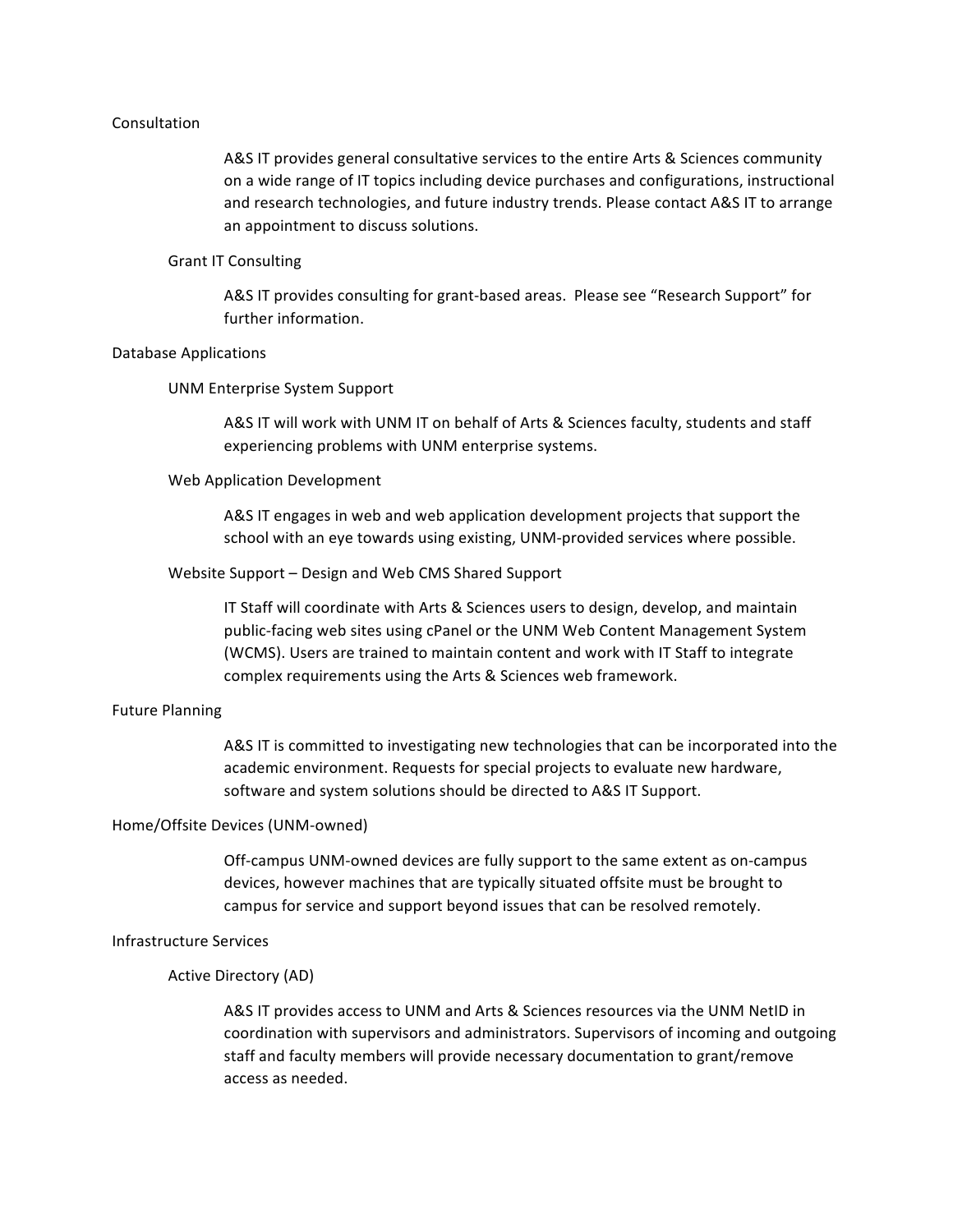#### Disaster Recovery/Backup

Critical Arts & Sciences and departmental services may be backed up based on consultation with A&S IT staff for disaster recovery purposes.

# Infrastructure Services

A&S IT maintains a number of services that are extensions of UNM IT infrastructure or are autonomous solutions. A&S IT works closely with UNM IT to ensure that Arts & Sciences services are efficient and reliable. Problems and requests should be directed to A&S IT Support. A&S IT maintains various dedicated firewalls on the UNM wired network to minimize security risks to Arts & Sciences computing assets and data.

A&S IT provides support for Server and workstation firewall configuration on Windows, OS X, and Linux operating systems.

#### Network and Data Security

Arts & Sciences maintains network and data security in accordance with UNM IT and industry best practices and policies, as well as participates in ongoing review and development of University-wide standards.

## Server Management

A&S IT will help with various aspects of server management including the installation of server operating systems, maintenance of updates and upgrades, and implementing security measures.

# Wired Network

In conjunction with UNM IT Networks, A&S IT assists in the resolution of issues related to wired network connections and helps to facilitate maintenance and growth of the network.

# Wireless Network

In conjunction with UNM IT Networks, A&S IT helps to maintain a robust "Lobo-WiFi"based wireless infrastructure for use by students, staff, and faculty. We are constantly expanding our wireless service to maintain the best-available WiFi protocols for maximum speed and coverage.

# Inventory

# Inventory

In accordance with UNM Inventory Control policy (UNMBP 7710), Arts & Sciences maintains thorough records on all equipment owned by the department.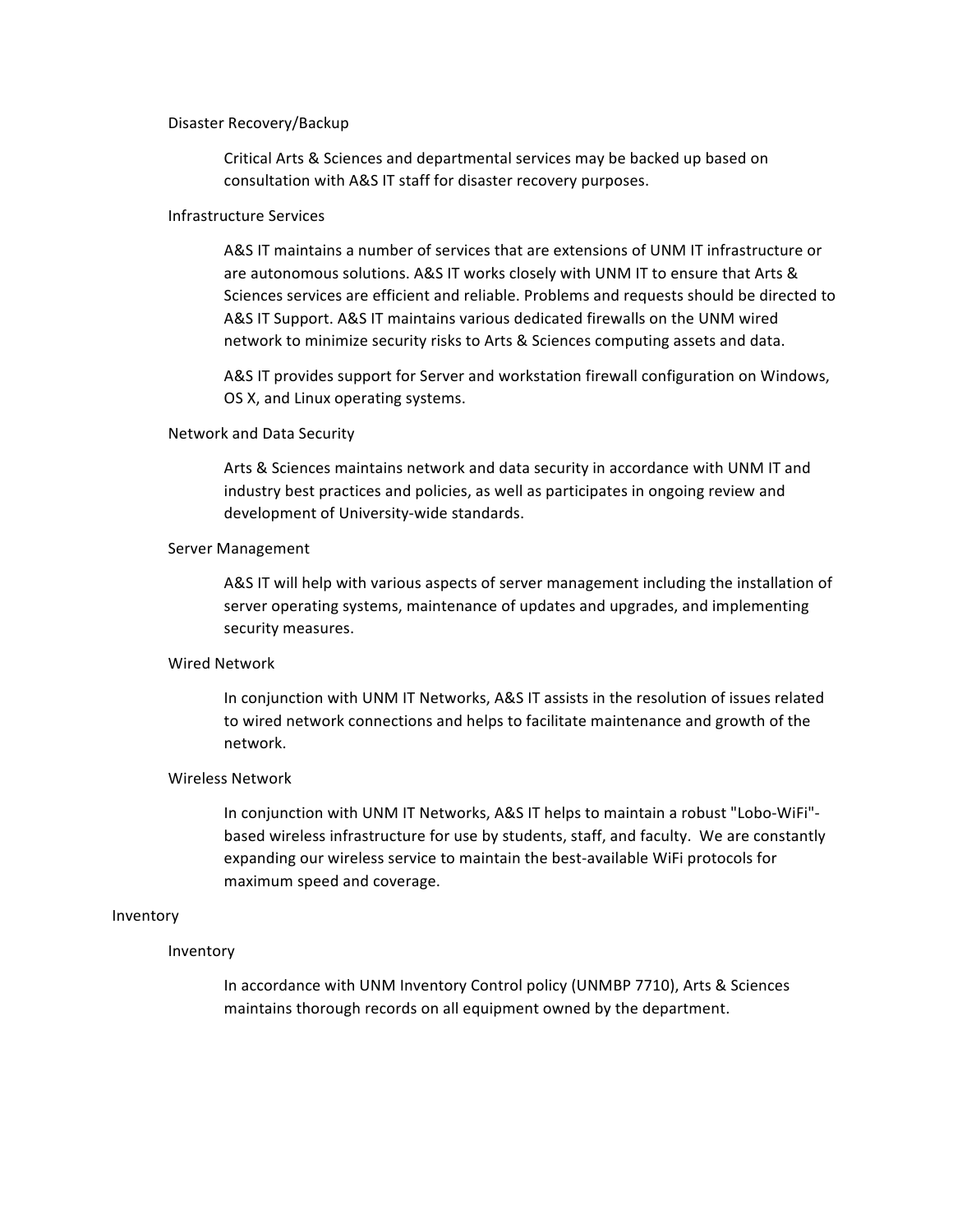#### Purchasing and Asset Management

A&S IT works with staff and faculty on all technology-related purchases in accordance with UNM Purchasing policies to provide access to the best resources possible to fit the needs of each user while maintaining optimum stewardship practices.

# Software Purchases and Installations

A&S IT works with staff and faculty on the purchase and installation of specialized software beyond the standard installation packages on the A&S-created managed image. Some commonly-utilized software packages are available from UNM IT at discounted rates. Please contact A&S IT to discuss software purchase and installation options.

#### Lab Management

#### Niche Labs

A&S IT supports multiple smaller, niche labs within Arts & Sciences. These niche labs provide their respective students with the necessary software that is required of them by their instructors or for specific programmatic purposes.

## Online Service Support

## O365 Email and Calendar

Microsoft's O365 service provides up to 50GB of email storage to all users at UNM which can be accessed and is supported by A&S IT via a web interface, the Outlook client, and on supported mobile devices.

# OneDrive for Business

Utilizing the campus standard cloud storage service, Microsoft's OneDrive for Business, Arts & Sciences users can store a nearly unlimited amount of data (20,000 total files and folders with no single file larger than 2GB) with easy access from nearly any device anywhere a network connection is present. While UNM policy allows incidental personal use of UNM computing resources, users should note that all data stored on UNM assets and IT services are considered public information by state and federal law.

## Skype for Business

Arts & Sciences utilizes UNM's Office 365-based solution for instant messaging and communication, Skype for Business. This system allows all UNM users to communicate via text, audio, and video and utilize features such as screen sharing. A&S IT also utilizes Skype for Business for remote support.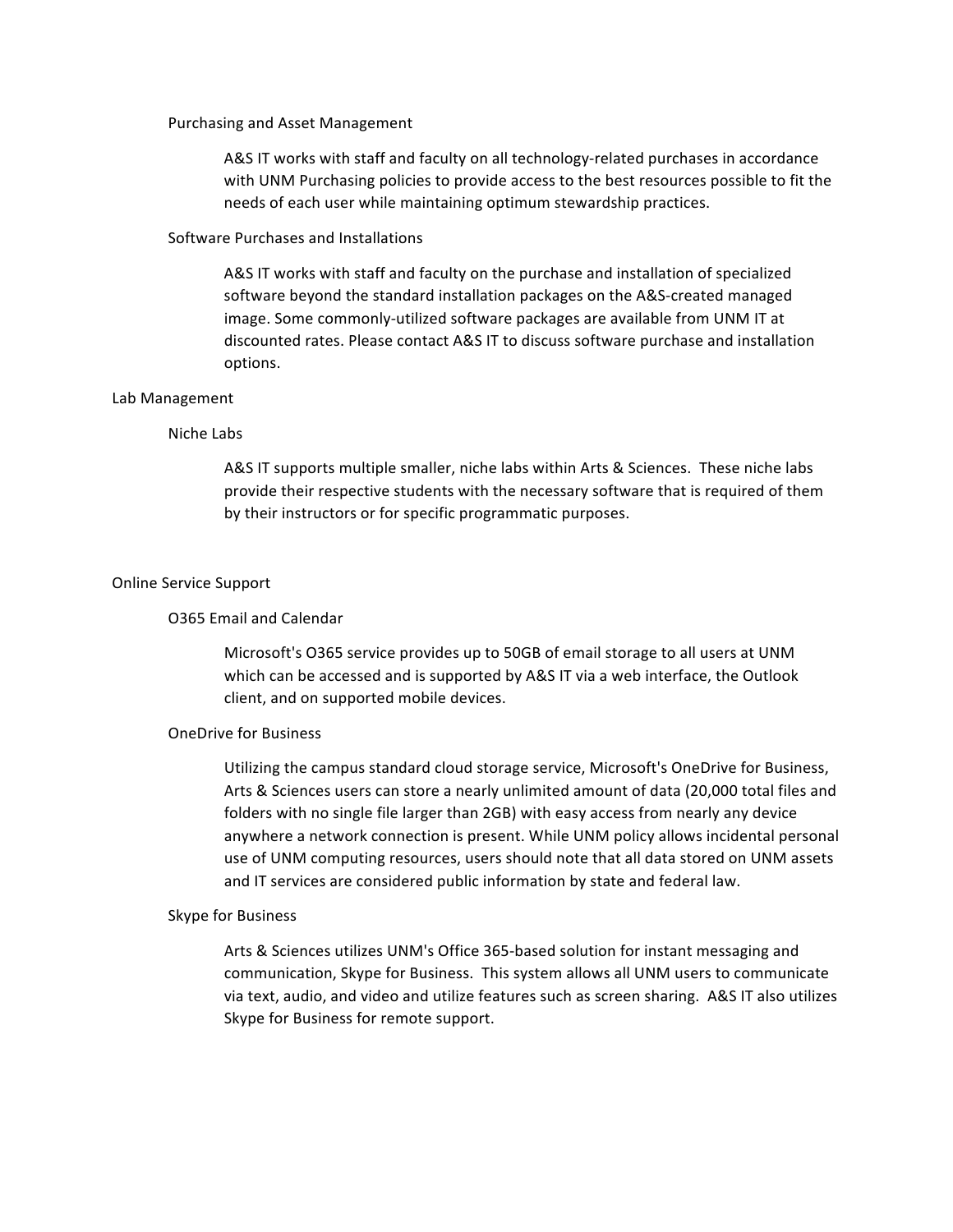#### Operating Systems

### Operating System

A&S IT provides general desktop assistance including administration, installation, maintenance, and user support for the following operating systems which follow standard vendor support lifecycles. Operating systems not on this list may still qualify for support on a best effort basis.

OS X

 $OS X 10.8 - 10.11$ 

Windows

Windows 7

Windows 8.1

Windows 10

Linux

Red Hat 7

Ubuntu LTS

#### Printing

A&S IT provides support for networked and individual office printers in conjunction with vendors and UNM IT.

#### Research Support

# Consultation

A&S IT will consult with Principle Investigators (PI) to discuss and evaluate the Cyber Infrastructure (CI) needs of proposed, new, or existing grants and research projects. The consultation includes technological lifecycle and cost planning which covers software, hardware, licensing, maintenance, and administration costs. Additionally, A&S IT can evaluate data life cycle and retention plans and solutions.

# Software Support

A&S IT will consult with Principal Investigators to assist with purchasing software and install all necessary components (license servers, the application itself, supplemental libraries, etc..). A&S IT provides additional support in assisting Principle Investigators in installing software that is not commercial or enterprise level on a best effort basis. A&S IT does not provide functional level support for software packages, however A&S IT will provide support on a best effort basis.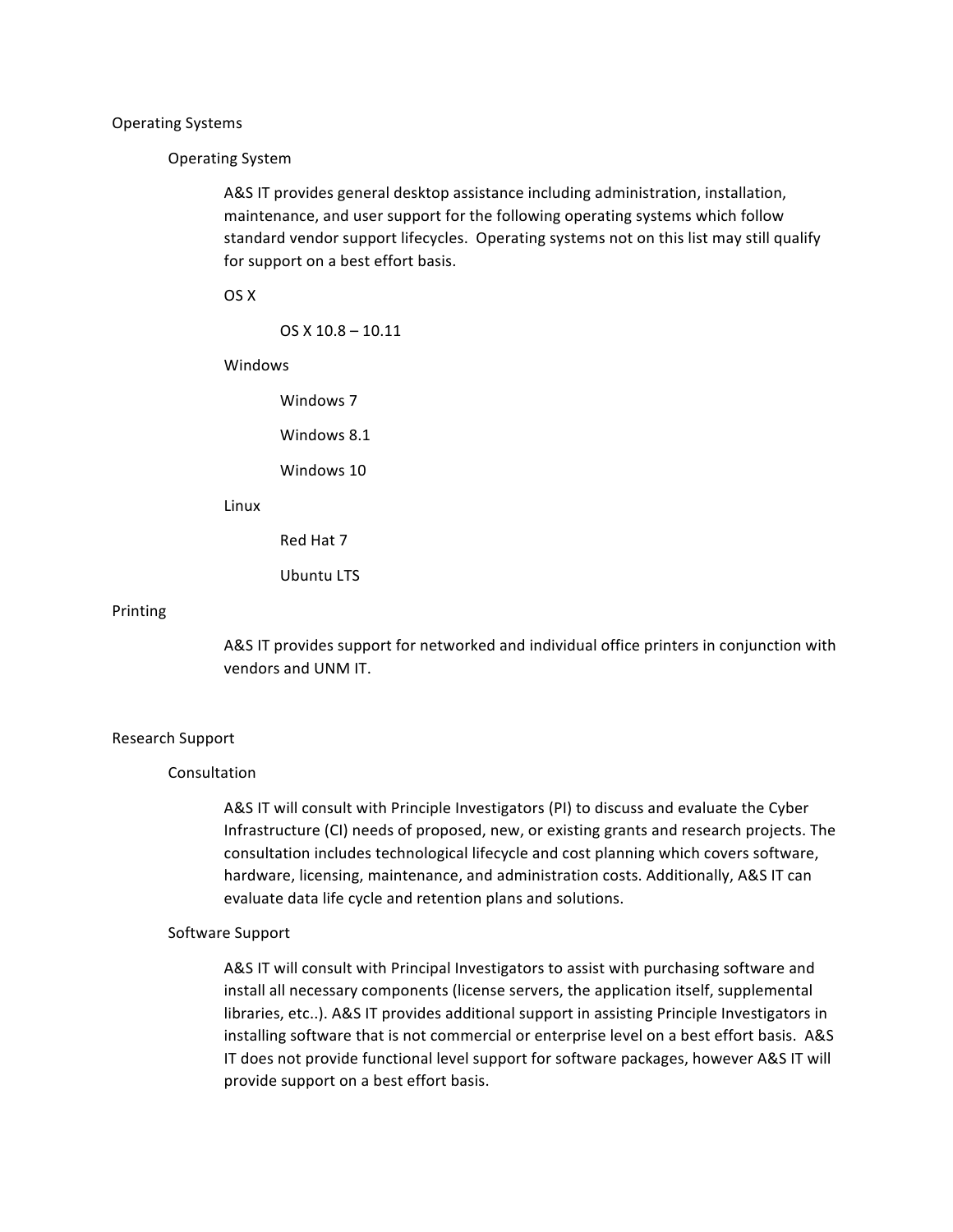## Scanning

Arts & Sciences faculty and staff can use departmental networked printers and scanning devices to scan high-volume or individual documents. A&S IT provides additional support for scanning to files and document conversion where applicable.

# Support/Help

# Incident Management

All support issues are logged and tracked in an incident management system for future reference and to be analyzed for recurring problems. Problems can be reported to the A&S IT staff via self-service, email, phone, or walk-up.

# PC/Mobile Device Support

# Computer Management

A&S IT provides a standard Windows-based image available to compatible UNM-owned devices which includes standardized software (Microsoft Office, access to UNM resources) and optimizations to the operating system environment to best utilize computer resources in an efficient and effective method.

# Handheld

A&S IT supports access to Arts & Sciences and UNM services including email, calendaring, and OneDrive for Business via the latest version of Apple iOS, Android OS, and Windows Phone OS.

## Hardware

A&S IT utilizes UNM vendor partners for hardware purchases and maintenance. We provide support to all Dell and Apple computers purchased through UNM and will troubleshoot many hardware related problems. Machines that do not fall under these vendor categories are still supported on a best effort basis.

Systems are configured to support compliance with UNM Acceptable Computer Use policies (UNM ACUP 2500).

### Support Desk

# Remote Support

Remote support is available via phone, email, or the self-service portal. All inquiries will be responded to within one business hour.